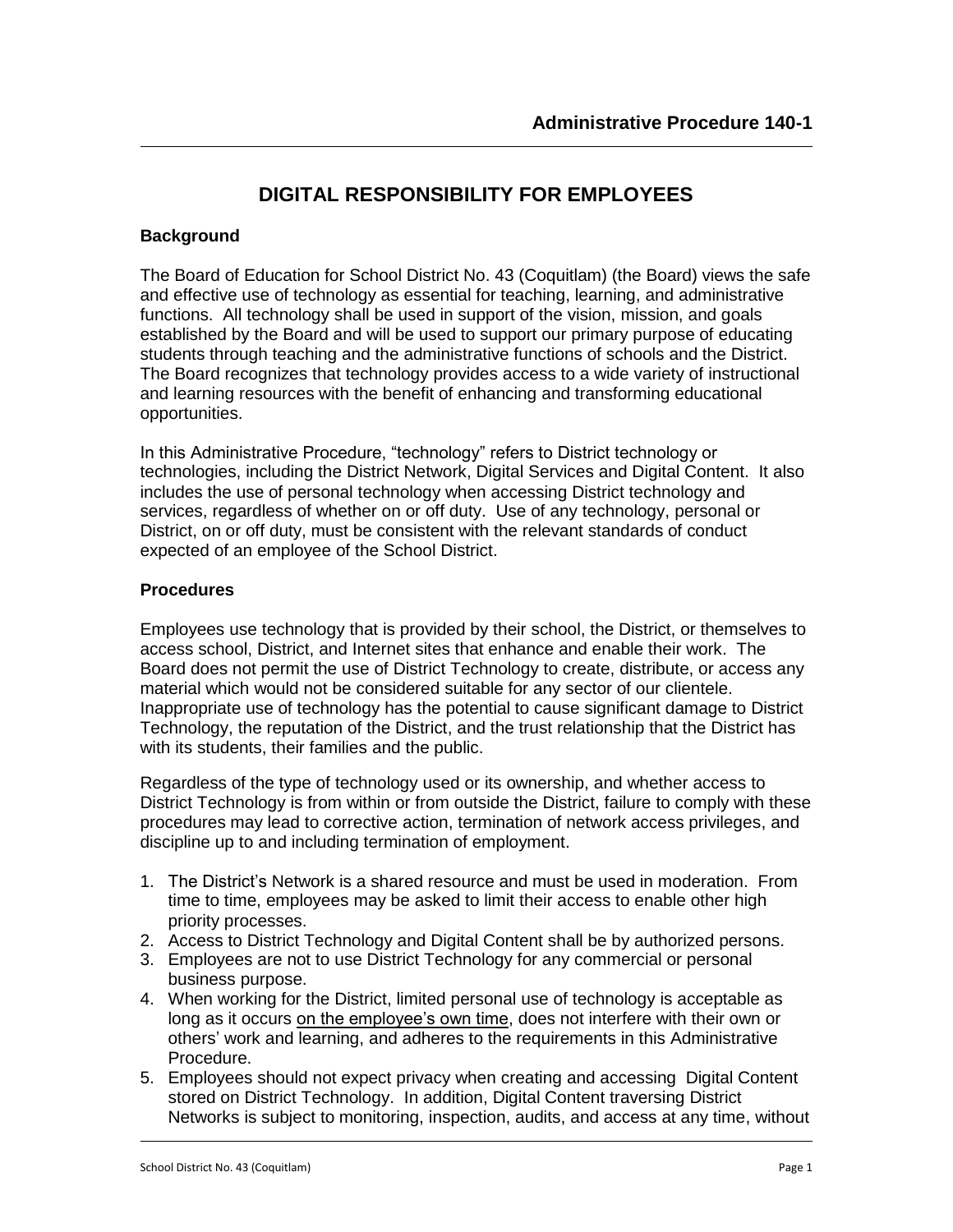notice, for the purpose of systems maintenance, compliance with the Freedom of Information and Protection of Privacy Act, or if misuse is suspected and to ensure compliance with applicable legal or employment standards and responsibilities.

6. The Board has final say for what purpose District Technology is to be used.

# **When using technology in relation to their role, employees are expected to…**

- 1. represent and conduct themselves, including when off duty, in accordance with the law and in accordance with the relevant standards of conduct expected of the employee group or profession as they would in any other environment where they represent their school or District department.
- 2. never impersonate, pose as another person, or falsify their identity in any way.
- 3. use a professional tone in all communications and not use speech and expression that is inappropriate including but not limited to speech or expression which is profane, disrespectful, slanderous, racist, sexist, libelous, insulting, threatening, hateful, unprofessional , discriminatory, harassing or bullying.
- 4. use all technology and Digital Content in a legal, ethical, and authorized manner, and in compliance with human rights obligations and workplace policies and procedures.
- 5. never access or distribute any pornography, offensive or illegal material.
- 6. comply with the Copyright Act, and patent, trademark, and criminal laws.
- 7. ensure that all Software and Digital Content installed and accessed is authorized and appropriately licensed.
- 8. use District Technology resources in moderation and in consideration of the needs of others.
- 9. ensure that technology is protected from computer viruses, Trojan programs, or other malware infections of all types.
- 10. maintain and respect the security, privacy, and integrity of Digital Content deemed by the Board to be personal, confidential, or protected and not copy, access, or circulate this material without authorization.
- 11. protect the identity and privacy of students and staff in accordance with their employment responsibilities or as directed by parents, or guardians and authorized by administrators.
- 12. Ensure any personal information removed from the workplace is adequately secured by password protection or encryption.
- 13. not take pictures or record videos of others without their permission (required from parents for persons younger than 19).
- 14. never attempt to vandalize District Technology, or harm or destroy the Digital Content of other persons, the District, or any agencies or other Networks that are connected to the Internet.

# **When using District Electronic Mail (email) services, employees are expected to…**

- 1. not forward or print messages received, to other users if specifically stated in the message not to unless necessary as part their employment responsibilities or to protect the health or safety of any person.
- 2. not send charitable opportunity notices to email distribution lists unless authorized by their Supervisor (sending to individuals that they know personally is acceptable).
- 3. never send solicitation messages for the intent to provide or sell a product or service.
- 4. never send messages to users in support of a particular political view or position.
- 5. never send messages considered to be inappropriate, junk mail, spam, chain e-mail, or a pyramid scheme.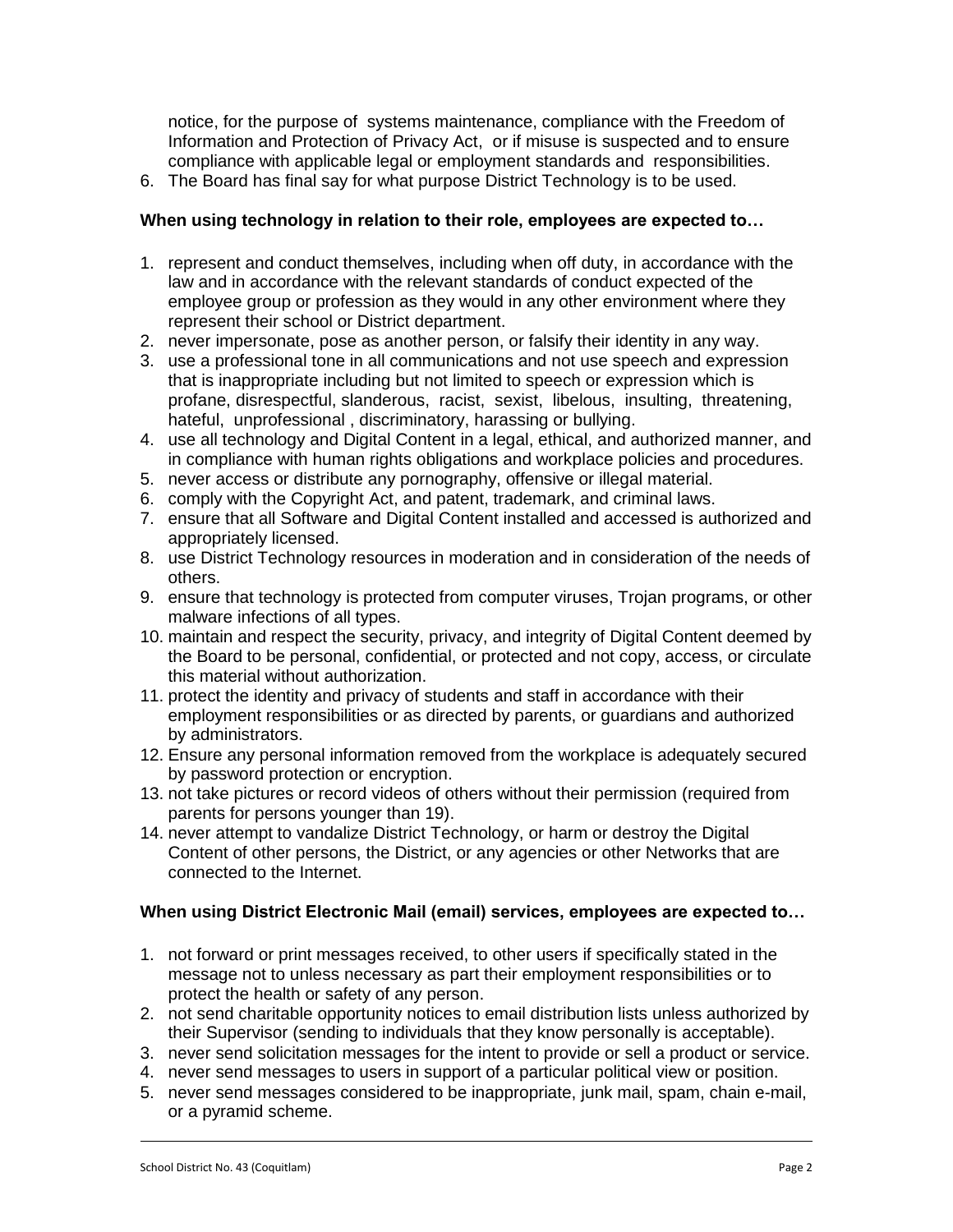### **When using Social Networking, Collaboration, Blogging, Media sharing tools, in relation to their role, employees are expected to…**

- 1. use appropriate and respectful User Profile pictures, biographies, and other information to represent themselves.
- 2. not seek out and "friend" or connect with students without a clear educational purpose, a professional account and User Profile, and without first advising parents.

## **When using District authorized Network Accounts, employees are expected to…**

- 1. be personally responsible for all activity that occurs within their Network Account.
- 2. keep their passwords private and out of view of others and never share their passwords with another person.
- 3. logoff or password lock their Computer or Mobile Device when not actively using it.

### **Role and Responsibility of Supervisors**

Supervisors are responsible for monitoring and supervising the work and conduct of their assigned staff including authorizing, overseeing, and ensuring their staff's responsible use of technology and Digital Content. The following are examples of specific responsibilities of supervisors:

- 1. Ensure that assigned employees read, understand, and comply with this Administrative Procedure, and accept their responsibilities.
- 2. Ensure that assigned employees understand how to use relevant technology and Digital Content in a responsible and appropriate manner.
- 3. Model responsible use of technology and Digital Content.
- 4. Address online behavior that is harmful, unsafe and/or inappropriate using established employee corrective action procedures.

#### **Role and Responsibility of Information Services Employees**

As determined by the District, special administrative access to Digital Technology and Digital Content is granted to employees of the Information Services (IS) Department to carry out their duties in support of District Technology. IS employees are subject to a higher degree of due care and responsibility in protecting their Network Account(s) and all Digital Content. This access must be used only to undertake the technical work assigned in support of the District's operation and never to gain unauthorized access to any Digital Content. IS employees must never share with any other person through any means, confidential information or data accessed or observed during the course of carrying out their assigned duties except as may be reasonably required for training, demonstration or employment purposes. IS employees may not use their access for personal reasons or to further their own personal interests. IS employees who observe or discover inappropriate access or use by others have a duty to report such inappropriate activities to their Manager without delay.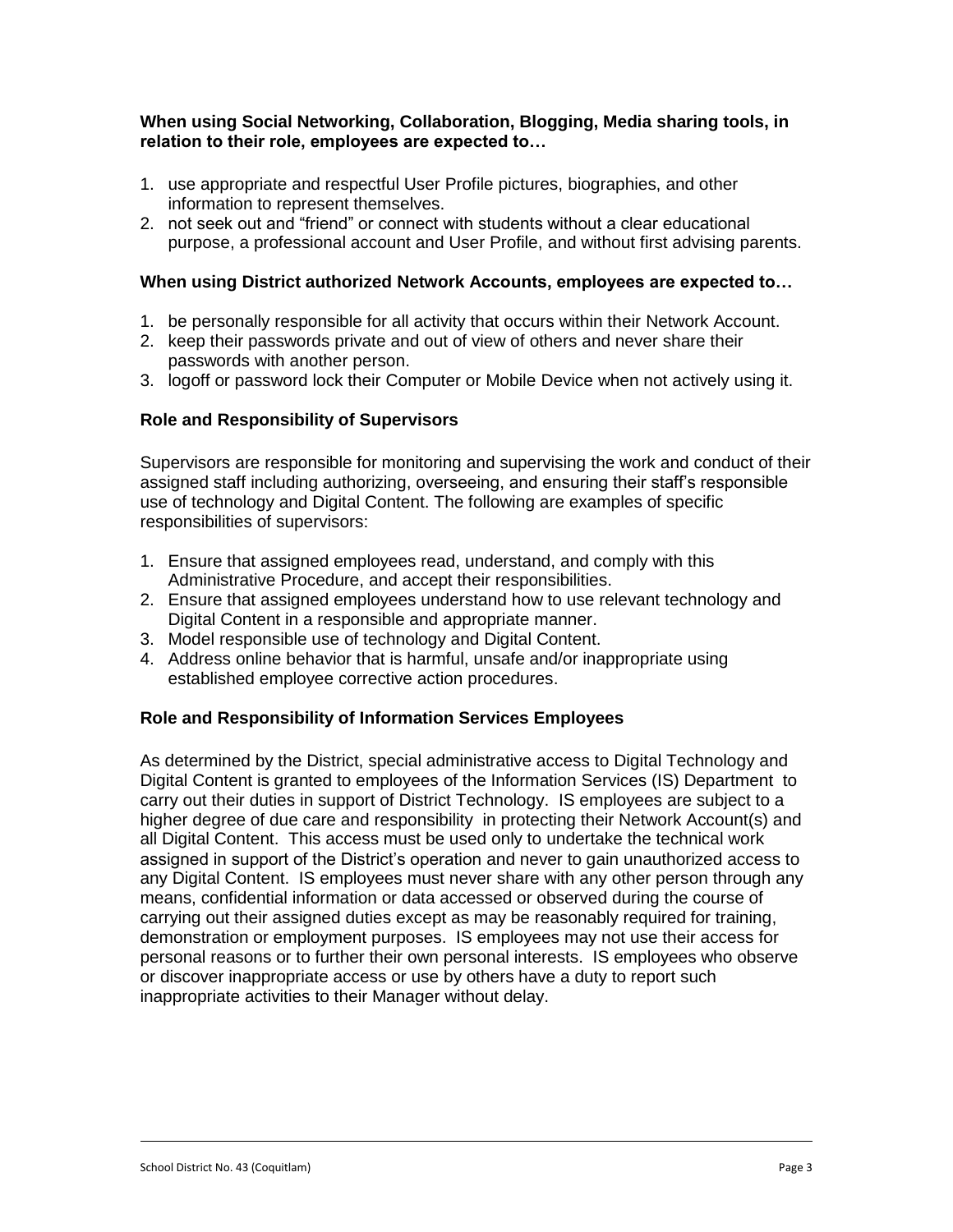### **Role and Responsibility of Employees with Administrative Access to Computers or Information Systems**

As determined by the District, special administrative access to District Technology and Digital Content is granted to designated employees. These employees are subject to a higher degree of due care and responsibility in protecting their Network Account(s) and all Digital Content. These employees must only use their special access to undertake their work assigned in support of the District's operation or their teaching. They must never use their access to gain unauthorized access to any Digital Content and they must never share with any other person through any means, confidential information or Digital Content accessed or observed during the course of carrying out their assigned duties except as may be reasonably required for training, demonstration or employment purposes. These employees may not use their access for personal reasons or to further their own personal interests. **IS employees who observe or discover inappropriate access or use by others have a duty to report such inappropriate activities to their Manager without delay.**

# **Definitions and Glossary**

### **Technology / Technologies**

**Blog:** a type of Digital Service for writing and posting articles or other Digital Content for the purpose of sharing and conversing with others; includes the ability to create a User Profile

**Computer:** a machine, typically in the form of a desktop, laptop, Network, tablet, or slate used by people to create, input, access, view, and share Digital Content

**Digital Service:** an Network service such as interactive websites, electronic mail, online databases, filing systems, student information systems, business information systems, wikis, blogs, discussion boards, bookmarking and tagging, presentation sites, Digital Content storage, etc.

**Digital Content:** any data, files, pictures, videos, stored on or accessed with Computers and Mobile Devices

**Discussion Forum, or Board:** a type of Digital Service designed to support online conversations in the form of (primarily) text-based messages; often includes the ability to create a User Profile

**Intranet or Portal:** a type of Digital Service provided by the District to give employees a private and secure online space to work with Digital Content that requires a Network Account and password to gain access

**Internet:** the global public Network outside of the District's control that includes all forms of Digital Services and Digital Content accessible for free or for a fee

**Mobile Device:** a handheld or pocket-sized Computer or cell / smart phone that is usually connected to a Network and typically includes a display screen, usually with touch input or a small keyboard